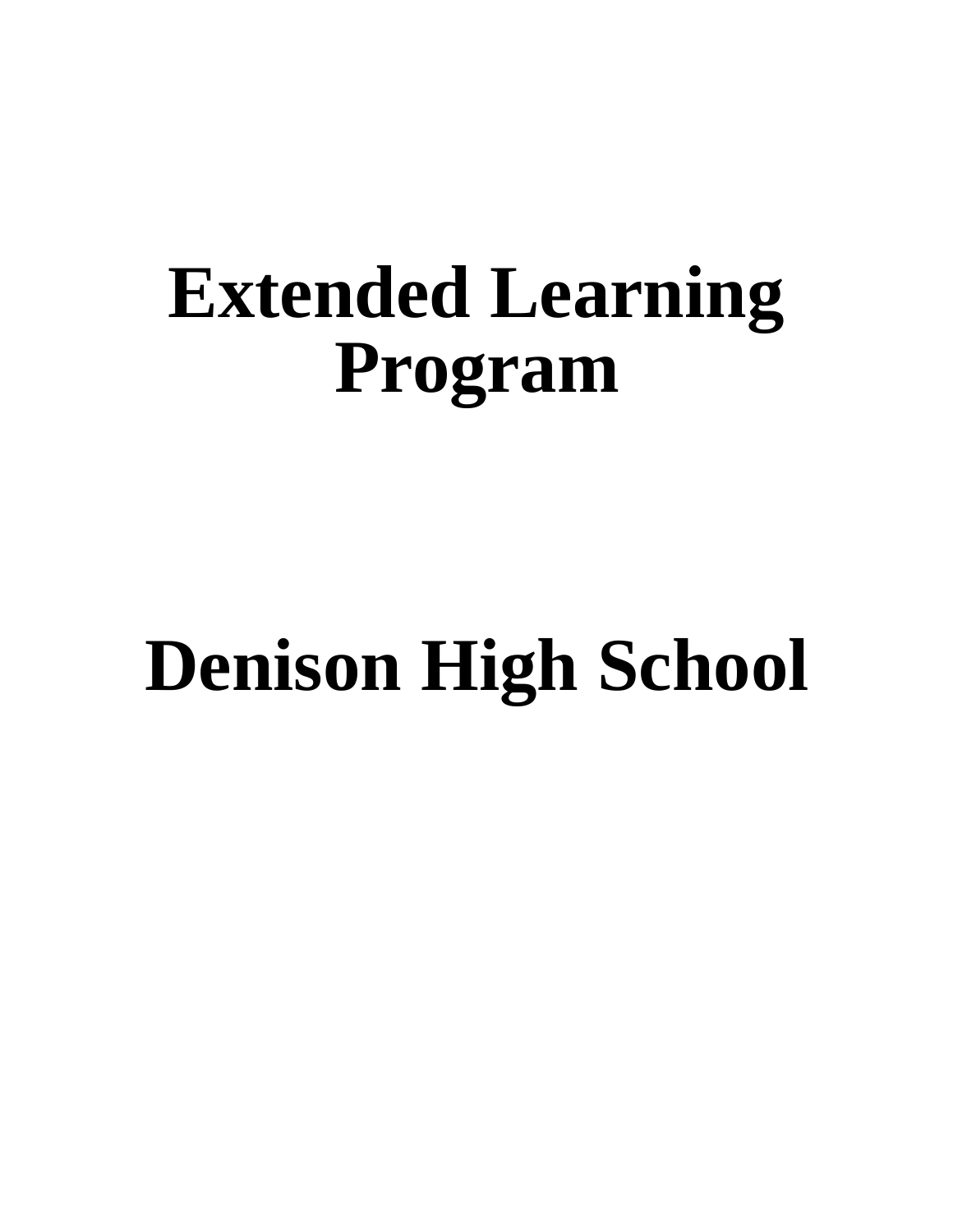# **Extended Learning Program Denison High School**

**ELP - G/T Laws & CSIP Information**

**Philosophy**

**Role of Extended Learning Teacher**

**Standards - Benchmarks - Objectives**

**Screening and Identification Process**

**Curriculum**

**Enrolled Students**

**PEP**

**ELP Information for Parents**

**ELP In-Service for Staff**

**Program Evaluation**

**Budget**

**Resources**

**Appendix**

Revised 11/07/01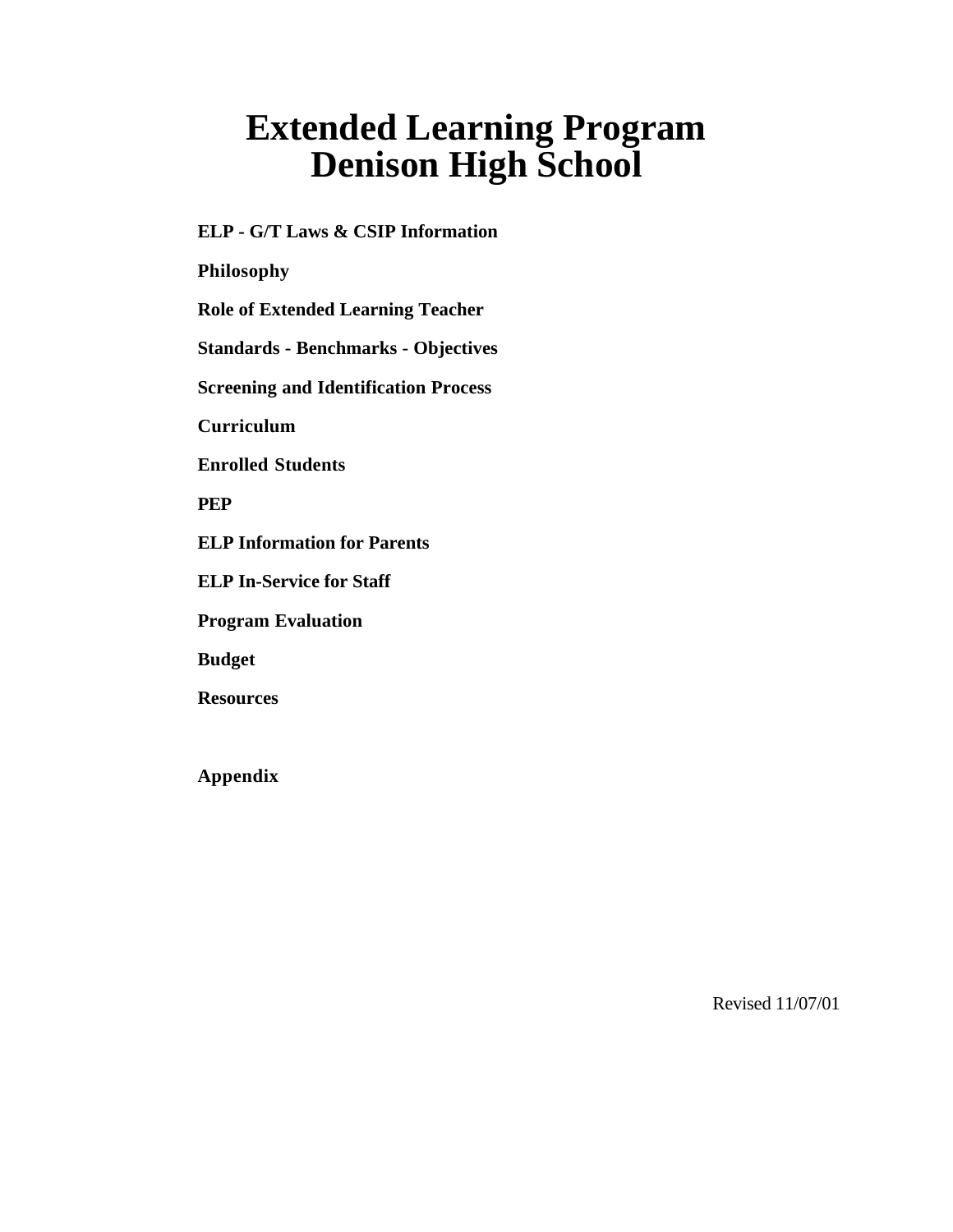## **Philosophy**

Denison High School recognizes that all students need to be challenged to fulfill their potential. This district and high school recognizes the multifaceted dimension of intelligence and the varying conceptions of giftedness. Students with strengths and talents in various areas of endeavor - including general intellectual ability, specific academic aptitude, creative or productive thinking, leadership skills, and visual or performing arts - must be given opportunities to develop and nurture their talents. The Extended Learning Program in the high school offers a variety of program and opportunities both within and outside of the existing curriculum. These programs are designed to challenge students, address unique learning needs, and help all students fulfill their potential. The Extended Learning Program is to provide services to meet the intellectual, social, and emotional needs of students.

If we provide programming for students with outstanding abilities who are capable of high performance, we will be enriching society with valuable human resources and helping these students realize their contributions to self and society.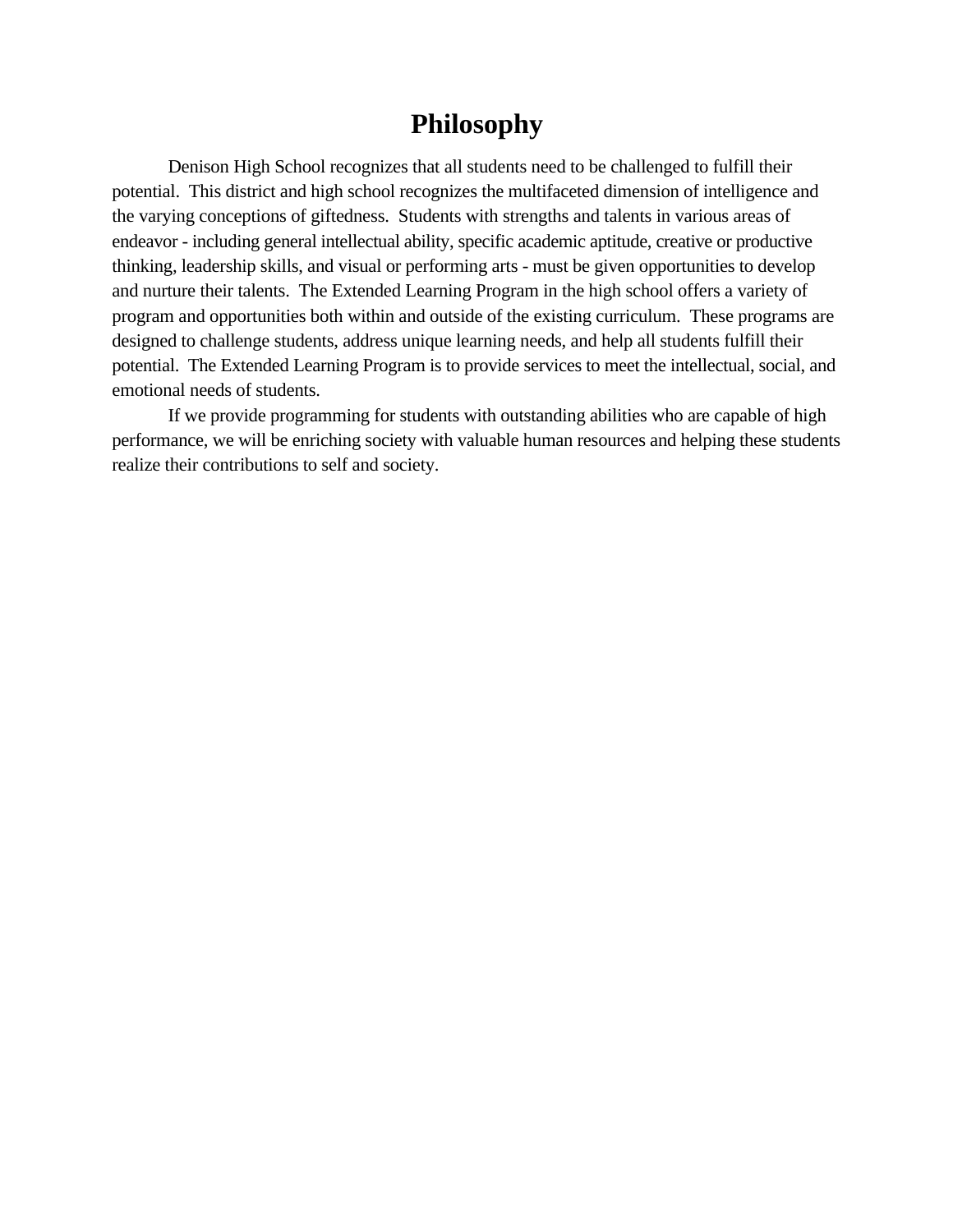## **Role of the Extended Learning Teacher**

*The responsibilities of the Extended Learning Teacher include:*

- Provide direct education services to students (e.g., pullout enrichment classes, participation in contests, special projects).
- Provide instructional support for classroom teachers (e.g., locating resources, helping with specific class or student projects).
- Coordination of out of school resources and programs (e.g., apprenticeship programs, special seminars, guest speakers, summer programs, enrichment programs).
- Coordinate student opportunities for both in and out of the class enrichment.
- Help students develop and envision a plan for their future.
- Provide individual and group counseling.
- Work as an advocate for the student and the student's needs.
- Develop Personalized Education Plans (PEP) for students enrolled in the Extended Learning Program.
- Identify and enroll students in the Extended Learning Program.
- Provide opportunities for the student's family to assist in developing the student's PEP.
- Assess and evaluate the student's performance in the Extended Learning Program.
- Evaluate the Extended Learning Program.
- Participate in professional development focusing on the needs of exceptional children.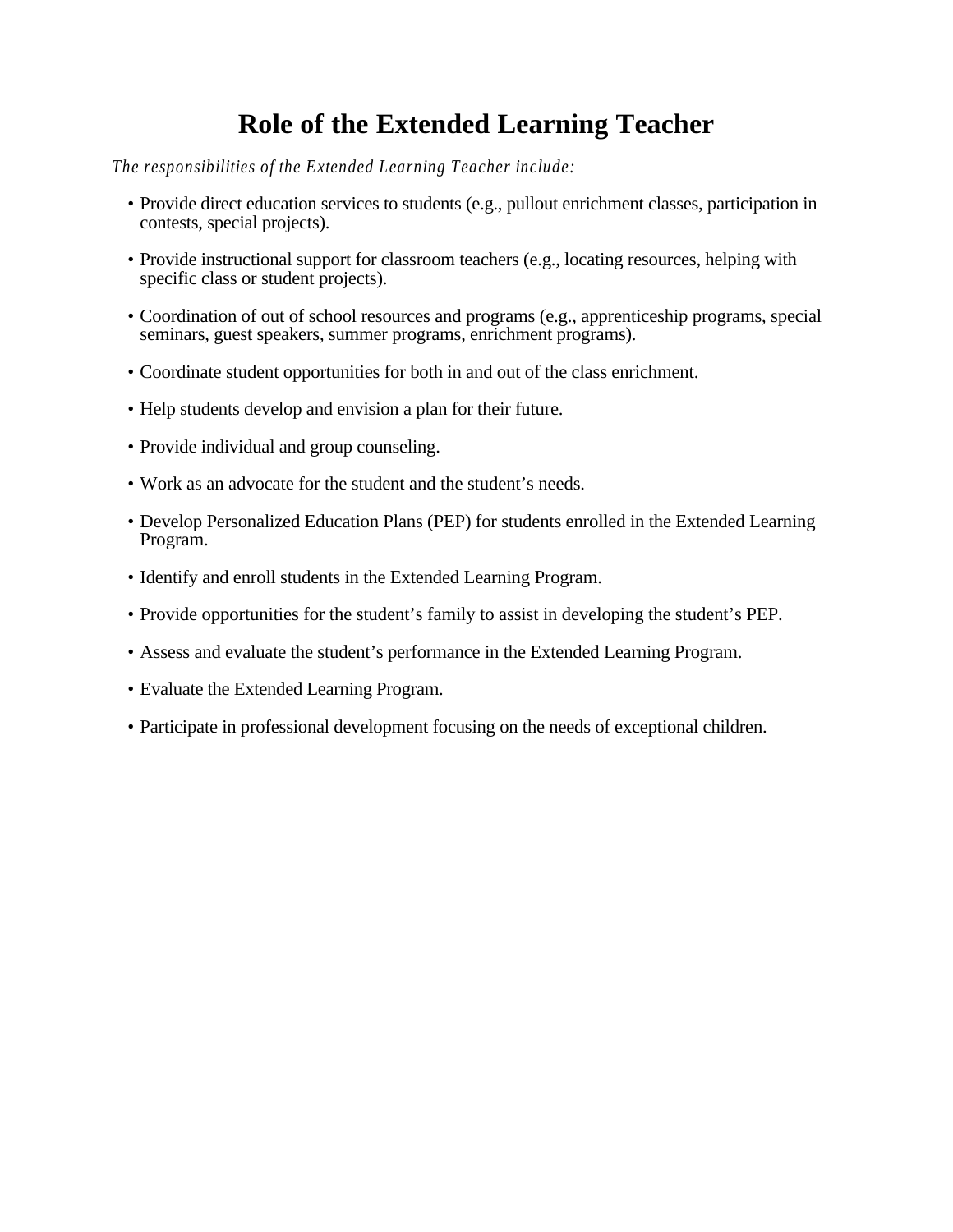## **Content Standards, Benchmarks, and Critical Objectives for the Extended Learning Program**

- **Content Standard #1** Students will develop complex thinking skills (problem solving, decision making, and designing).
	- **Benchmark 1.** Students will be able to complete the problem solving process. **Critical Objective a.** Students can define the problem and brainstorm ways to solve it..

**Critical Objective b.** Choose the best solution according to what is possible and still be creative.

**Benchmark 2.** Students will be able to generate creative solutions to problems. **Critical Objective a.** Students can be creative and think "outside the box" through risk taking within the perimeters of the problem.

**Benchmark 3.** Students will be able to use critical thinking skills (synthesis, analysis evaluation, logical thinking). **Critical Objective a.** Students will read a paragraph or selection, analyze and evaluate it for main idea and usefulness, then synthesize its effectiveness.

**Content Standard #2** Students will develop research skills.

- **Benchmark 1.** Students will be able to use multiple, factual sources. **Critical Objective a.** Students will use electronic media and computers as well as printed material.
- **Benchmark 2.** Students will explore topical, historical, inventive, and experimental research. **Critical Objective a.** Students will read and search for primary and secondary sources versus fictional material.
- **Benchmark 3.** Students will present their chosen topic research to groups. **Critical Objective a.** Students will show organization, planning, and creativity in their presentations.
- **Benchmark 4.** Students will use the scientific method of hypothesis, predicting, testing, and conclusion to learn why things happen (hands-on investigations). **Critical Objective a.** Students will pose a question, form an hypothesis, make a prediction on the outcome, test the hypothesis, and reach a conclusion.

**Content Standard #3** Students are exposed to a wide variety of careers.

**Benchmark 1.** Students will use interview skills to learn about Denison area residents' careers.

**Critical Objective a.** Students will learn to ask investigative questions and conduct an interview of a Denison area resident to learn about their career. **Critical Objective b.** Students will review the interview information, write a summary, and evaluate the experience.

**Benchmark 2.** Students will recognize characteristics of successful leaders. **Critical Objective a.** Students can use leadership characteristics to evaluate a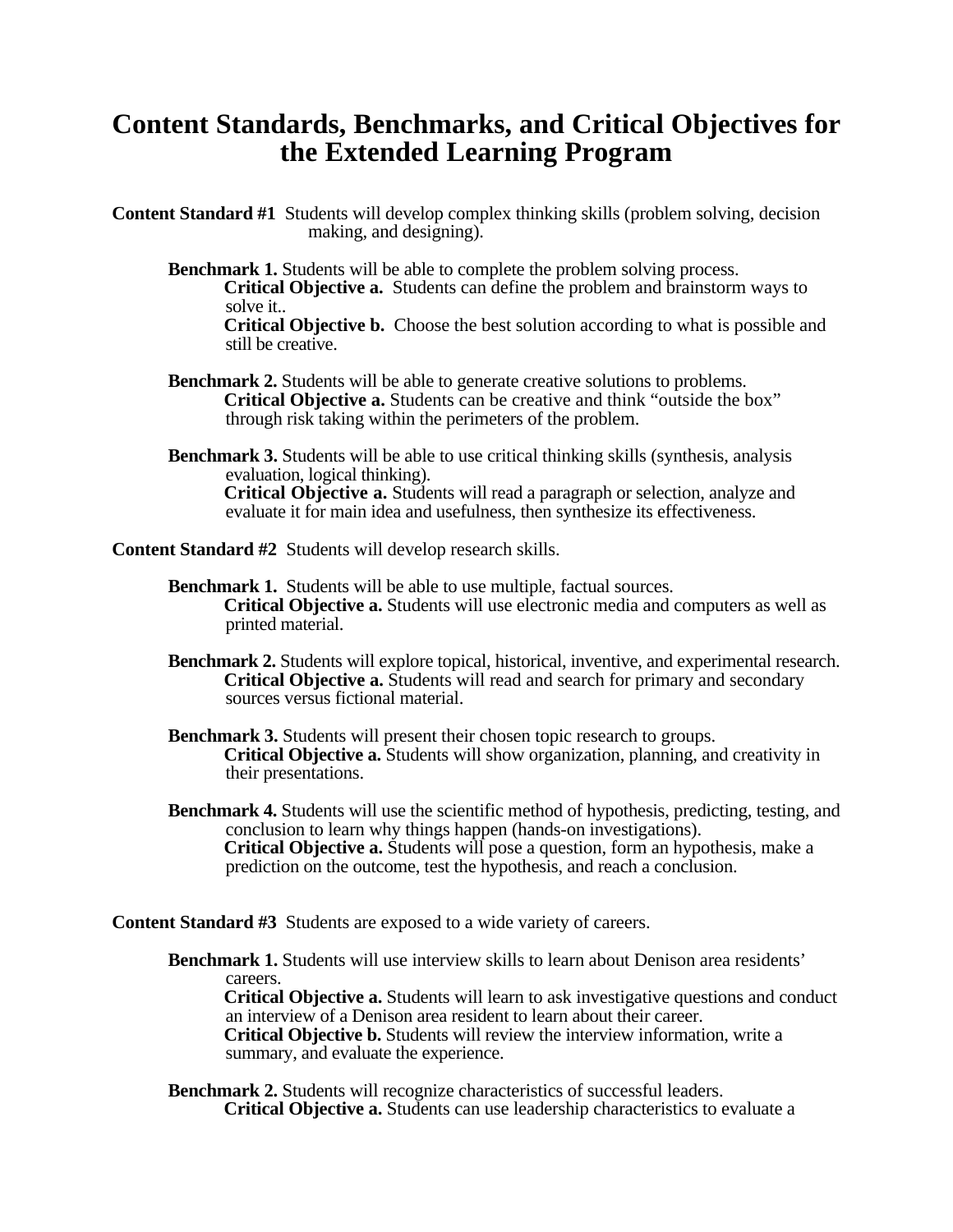person's effectiveness as a leader.

**Content Standard #4** Students will use communication skills: written, oral, and technological.

**Benchmark 1.** Students present original and commercial dramatizations. **Critical Objective a.** Students will present meaningful, accurate information in a creative manner.

**Benchmark 2.** Students will express a position on an issue and support it with evidence. **Critical Objective a.** Students can analyze an issue, take a position, and give specific reasons why they support that position.

**Content Standard #5** Students will learn about effectiveness as a high- ability individual.

**Benchmark 1.** Students will understand and valve their gifted potential and the potential of others.

**Critical Objective a.** Students will perform a self assessment on attitudes, feelings, and beliefs on their gifts and skills.

**Critical Objective b.** Stuents will identify means and ways to utilize their skills and gifts.

**Critical Objective c.** Students will identify means and ways to strengthen their weaknesses.

**Critical Objective d.** Students will participate in group and individual activities discusiing and debating various aspects of their giftedness.

**Benchmark 2.** Students will recognize the strengths of their preferred learning style.

**Critical Objective a.** Students will identify their learning styles.

**Critical Objective b**. Students will practice behaivors to enhance their learning style.

**Critical Objective c**. Students will identify ways to improve their performance due to their particular learning style.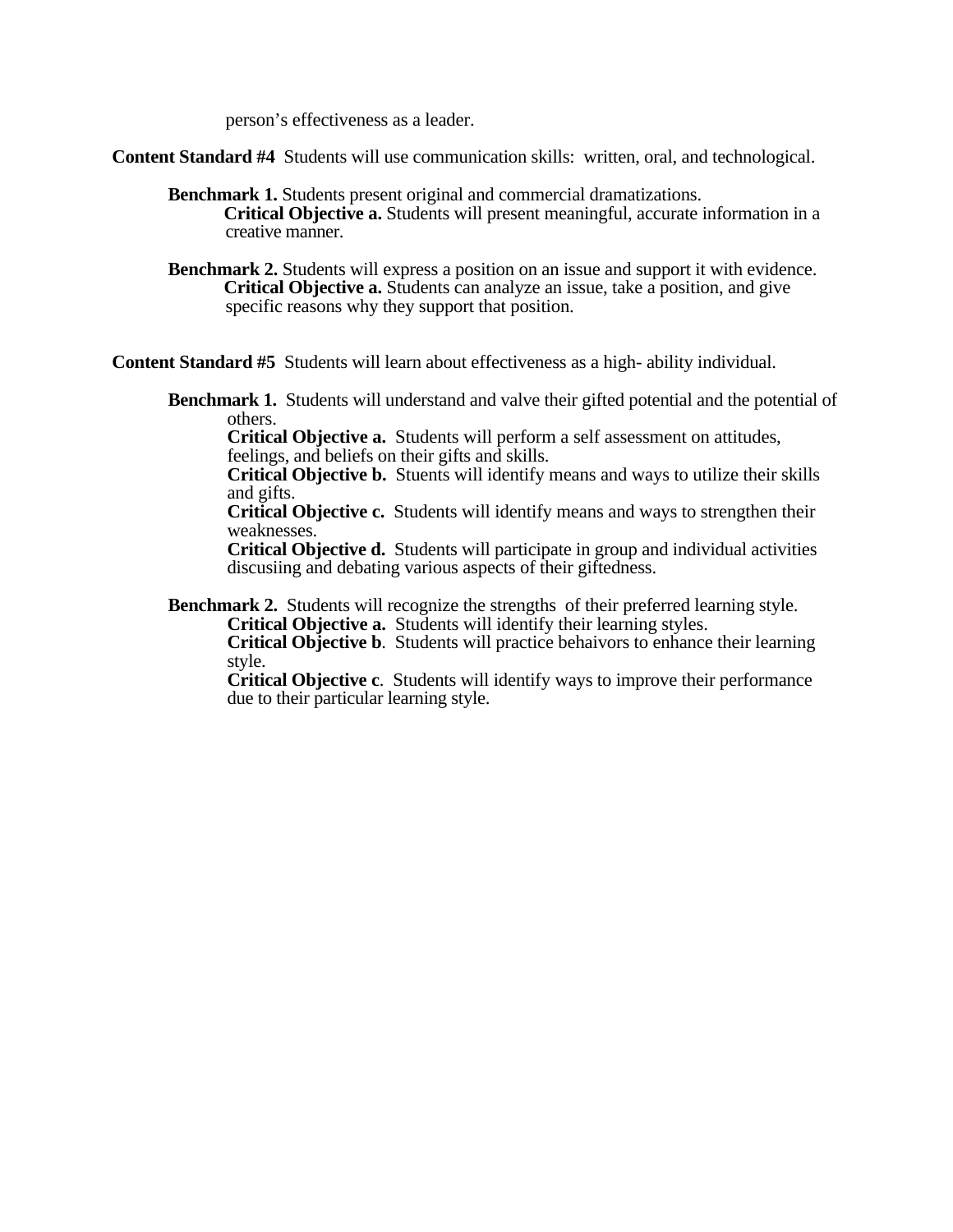## **Curriculum**

Extended Learning Program opportunities include options for both acceleration and enrichment. Programs include the following:

- Acceleration and enrichment in the general classroom setting.
- Special classes (pull in, after school, advanced, college courses,Saturday, Student developed) that provide opportunities for students to pursue their interests.
- Mentor and apprenticeship programs.
- Work/study, community service programs.
- Career education.
- Online & Correspondence study

Extended Learning Program opportunities include guidance and counseling young students to further their personal and academic goals as well as develop a positive self concept and image. Programs include the following:

- Encouraging family involvement in planning short and long term student goals.
- Planning Career options.
- Group and individual counseling session (e.g., coping with stress, test-taking strategies, working with a supervisor, making the right decisions, underachievement, perfectionism).
- Participating in a mentor program.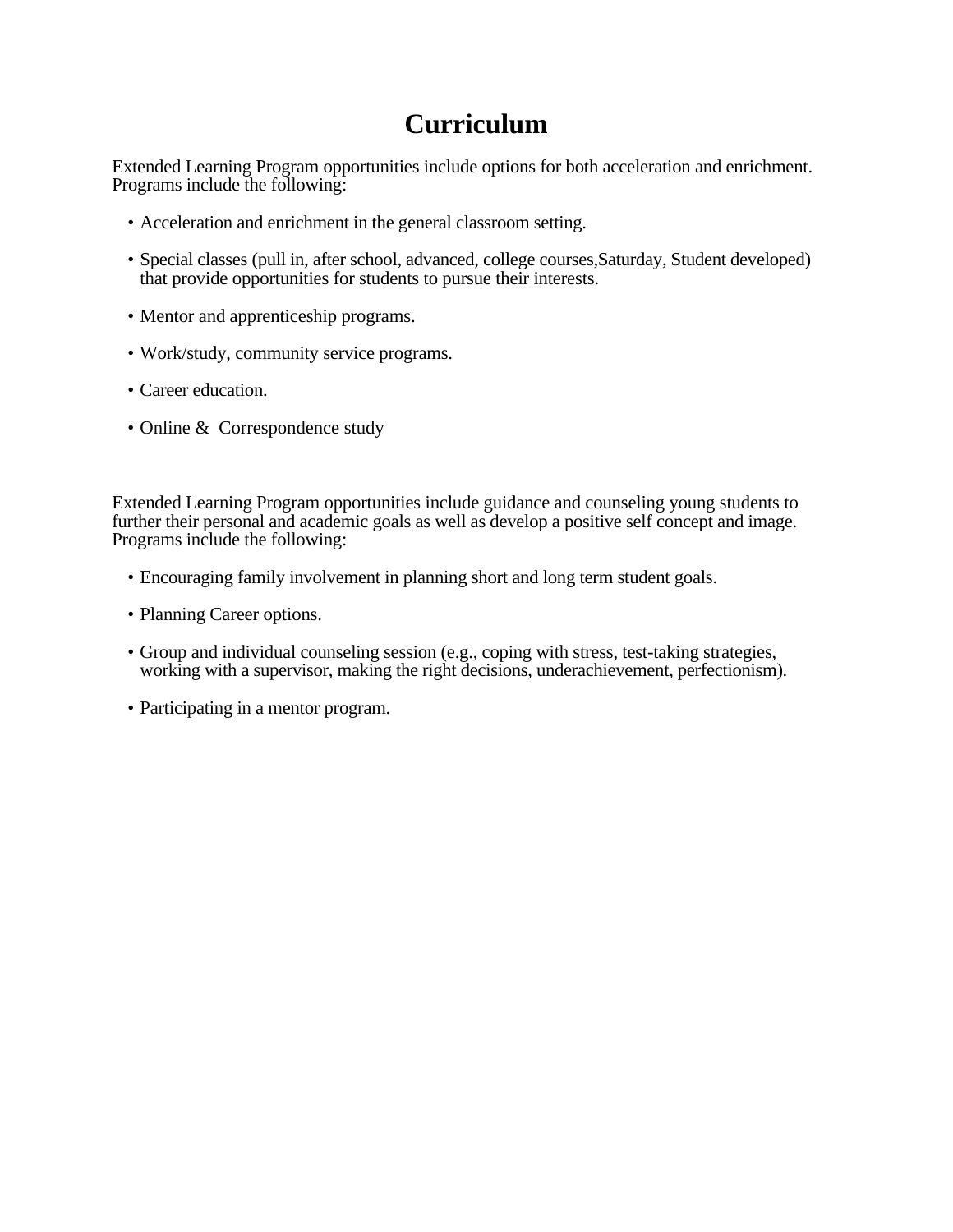## **Curriculum Plan for High School**

#### **High School - All Grades:**

1. Year long project. The project could be an extension of a project in class, or some other work in progress. The project could also be a new area of interest or independent investigation. Development - proposal Weekly journal Creation and Production Presentation Evaluation

- 2. Seminar: Current Issues Social and Community Issue Problems
- 3. Brain Expanders Exercises in creative thinking, deductive reasoning, and problem solving
- 4. Individual and Group Counseling selected topics

#### **By Grade Level**

#### **• 9th Grade -**

- 1. Profile of self and interests. Goal setting and plan.
- 2. Bibliotherapy Book selected topics for various issues, needs, and concerns.
- 3. Habits of Mind Dimension 5 Study on how each individual student's brain learns, processes information, and works.
- 4. Career Focus based upon gifts, talents, and interests.

#### **• 10th Grade -**

- 1. Profile of self and interests. Goal setting and plan.
- 2. Get off of My Brain Survival Unit for Gifted Students
- 3. Leadership Focus and Group Dynamics (Mellis) Using individual gifts and talents with 95% of the rest of the world.
- 4. Covey's: Habits of Highly Effective Teens
- 5. Career Focus based upon gifts, talents, and interests.

#### **• 11th Grade -**

- 1. Profile of self and interests. Goal setting and plan.
- 2. Bibliotherapy Book selected topics for various issues, needs, and concerns.
- 3. Choosing a College and Career: If you don't know where you are going, you will probably end up somewhere else.
- 4. Problem Solving Techniques
- 5. Student Developed Course Seminar

#### **• 12th Grade -**

- 1. Profile of self and interests. Goal setting and plan.
- 2. Bibliotherapy Book selected topics for various issues, needs, and concerns.
- 3. Senior Tours for College Career choice -
- 4. College Planning for Gifted Students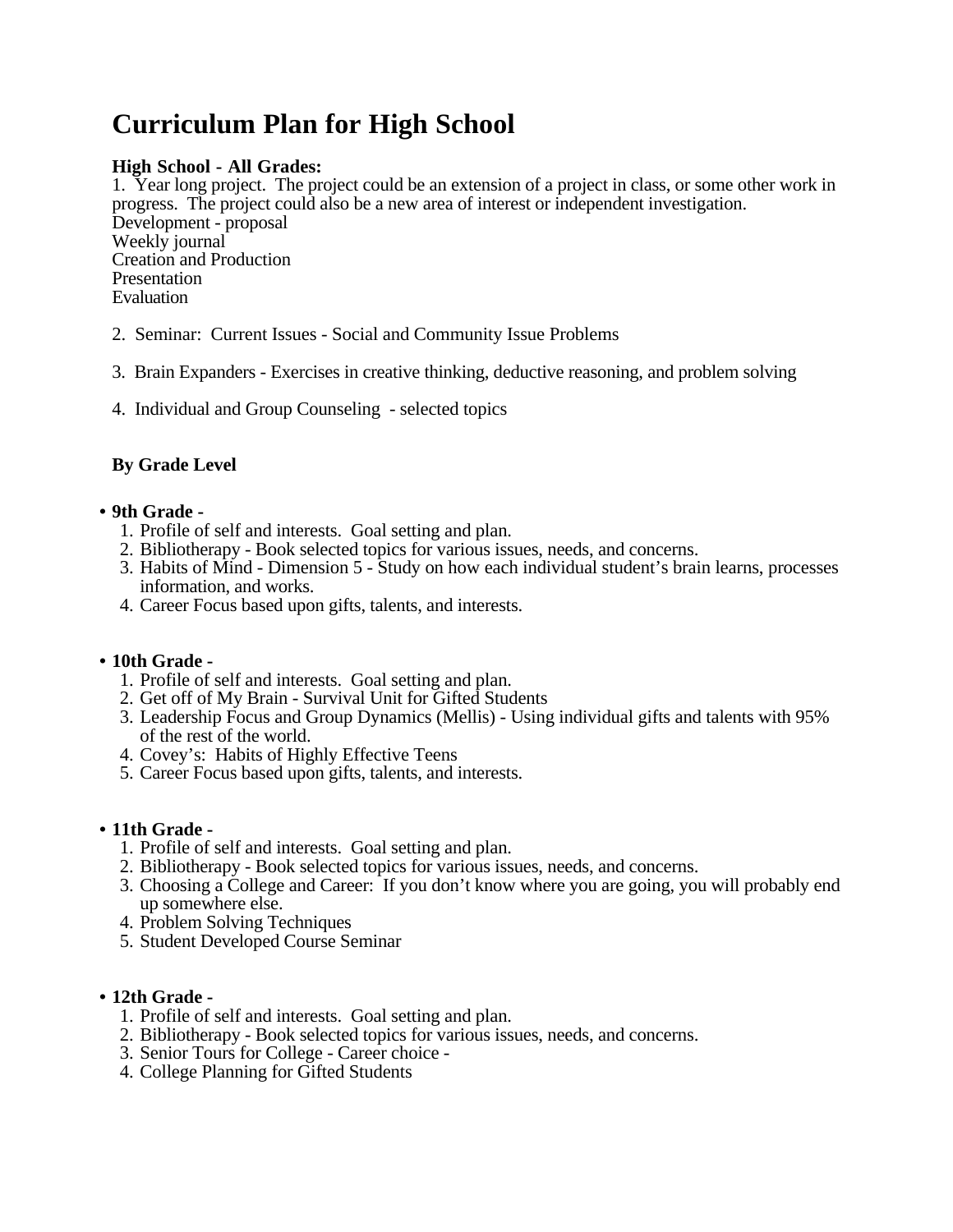### **11th and 12th Grade years:** Student Developed Course

**11th and 12th Grade years:** AP Courses, Online Courses, Independent study courses, and college course enrollment options

#### **All Students:**

The opportunity to participate in contests, camps, conferences, conventions, and interest areas based upon their gifts and talents.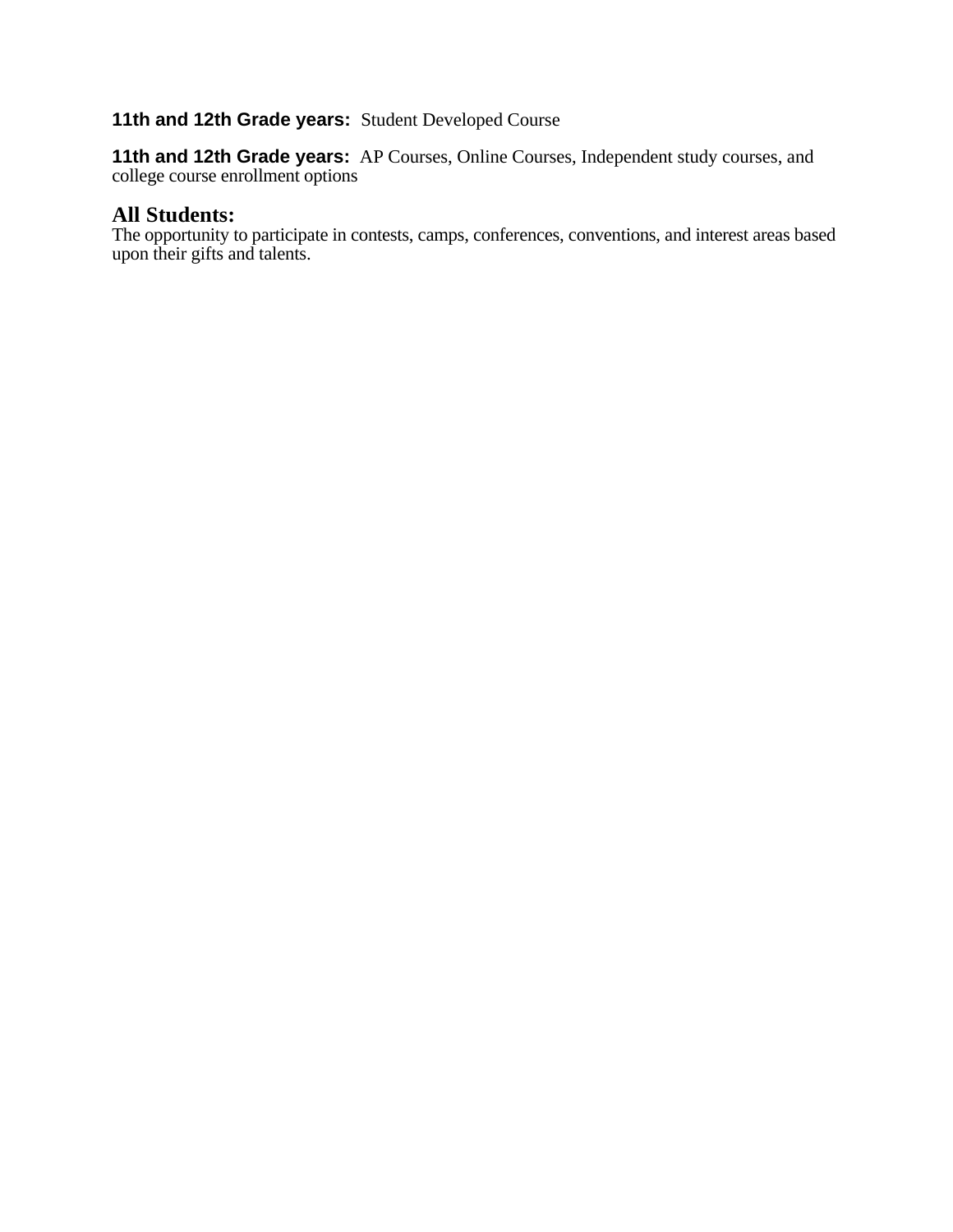## **Other Elements of the Extended Learning Program**

#### **Parent Meetings**

A parent meeting will take place in the fall with all students enrolled in the Extended Learning Program. The purpose of the meeting is to explain the Extended Learning Program and each student's goals.

#### **Family Newsletter**

A family newsletter will be published twice a year to inform parents of opportunities for students enrolled in the Extended Learning Program.

#### **Field Trips**

Occasionally, throughout the school year, field trips will be offered to students enrolled in the Extended Learning Program. These field trips will focus on areas of interest expressed by students enrolled in the program, or educational opportunities which could enrich, enhance, and expand the student's education.

#### **Contests**

Students enrolled in the Extended Learning Program as well as other students in the high school can participate in various contests to complement a student's interest areas.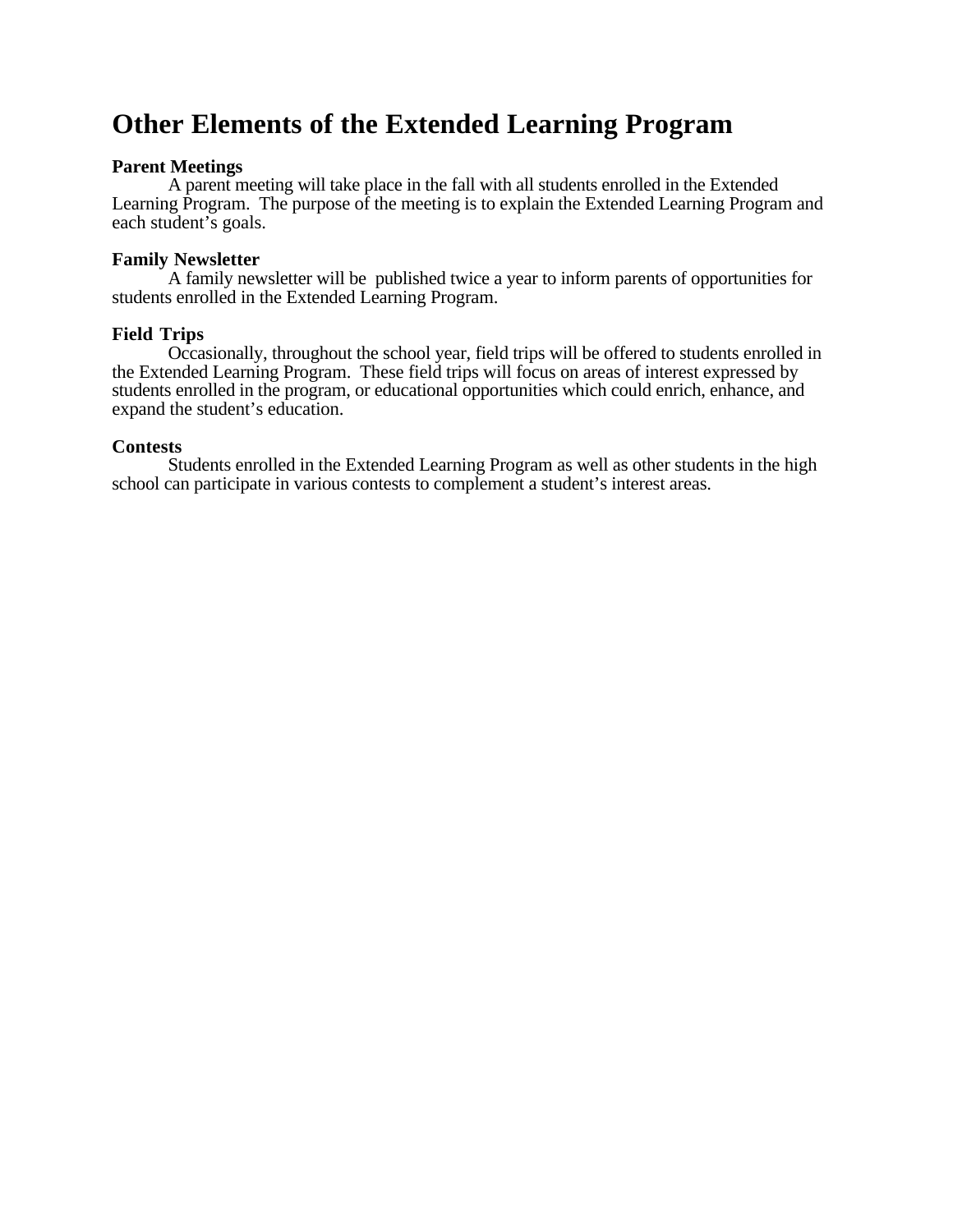#### **Grading for Enrollment in the Extended Learning Program**

| <b>Option 1</b>                    |                         |
|------------------------------------|-------------------------|
| Semester grade                     |                         |
| Group & Individual Meetings -      | 20 points               |
| Weekly Journal and exercises -     | 20 points               |
| Reflection - How can I apply -     | 20 points               |
| Focus Topic - Project -            | 20 points               |
| <b>Independent Study Project -</b> | 20 points               |
| Total -                            | Score out of 100 points |

#### **Option 2**

Participate in Extended Learning Program and receive a Pass - Fail grade

#### **Option 3**

SDC (Student Developed Course). This model provides students with the option to study topics that match their interests and talents through a two step process. First, students learn about their talents, weaknesses, and learning styles in a one semester SDC class. In that class they also learn how to design an independent study course. The SDC class teaches students how to design and execute an independent study based upon their unique strengths and interests.

Following completion of the SDC class, students are encourages to register for a one semester independent study that they design. After completing the SDC class and prior to beginning an independent study, students develop proposal outlines for their studies. The outlines include learning objectives, a list of proposed activities and a time line, a list of resources needed to complete the project, a description of the final product and audience, and a description of how the project will be evaluated. Once the independent study proposal is complete, the student contacts one of the secondary teacher to mentor him/her through the project. The teacher's role is to monitor the student's progress during the semester for which the student enrolls in the independent study.

Students receive one semester credit for their projects. They register for this credit as they would register for any regularly scheduled class and work on their project during a scheduled time just as they would other courses. Independent project credits serve as elective credits within the content area that the student has chosen to investigate.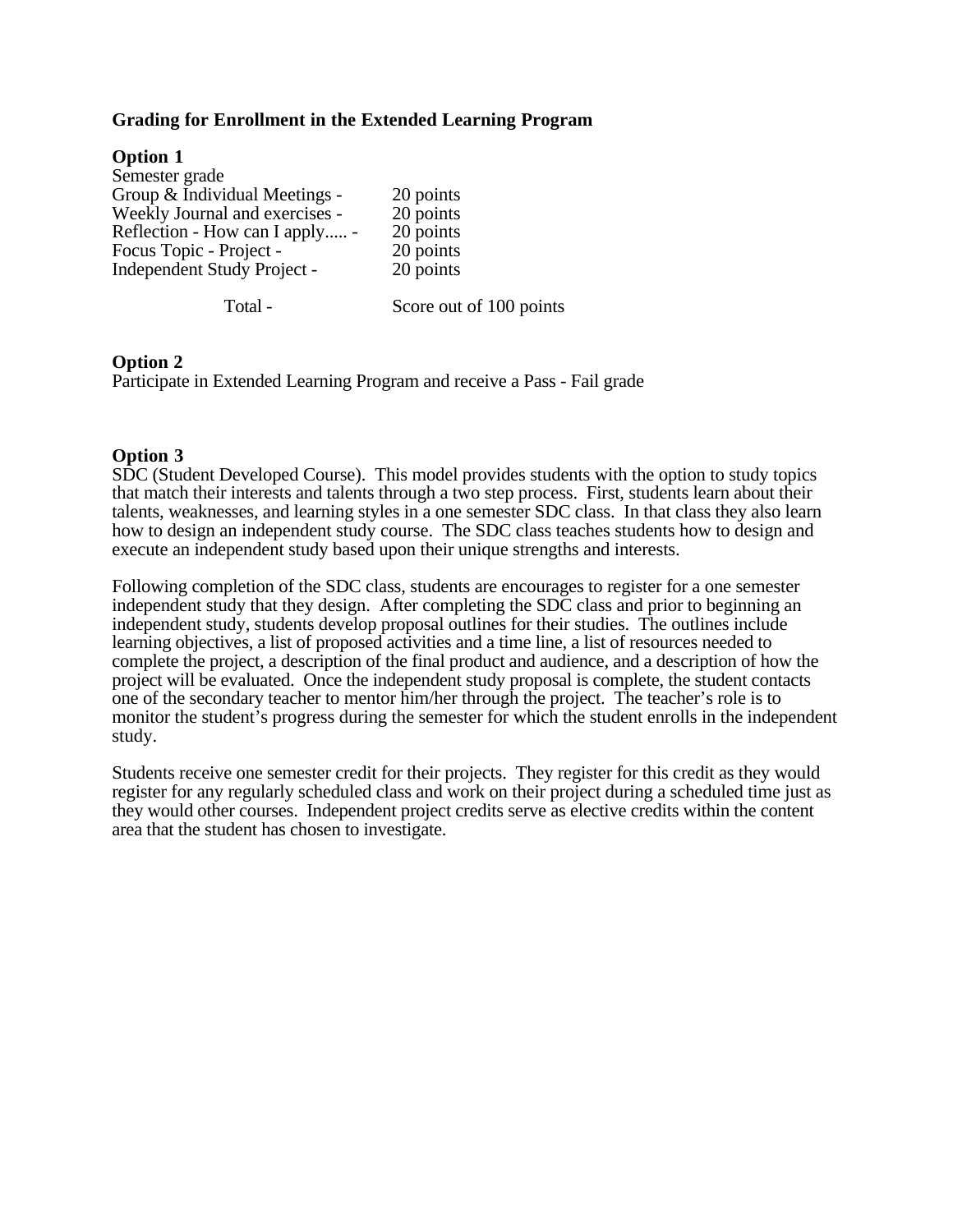## **Personalized Education Plan**

Every student will have a Personalized Education Plan (PEP) on file with the ELP teacher. This plan will include assessment scores, the program description developed for each student, student goals, activity completion record, and information gathered from the family - student planning meeting.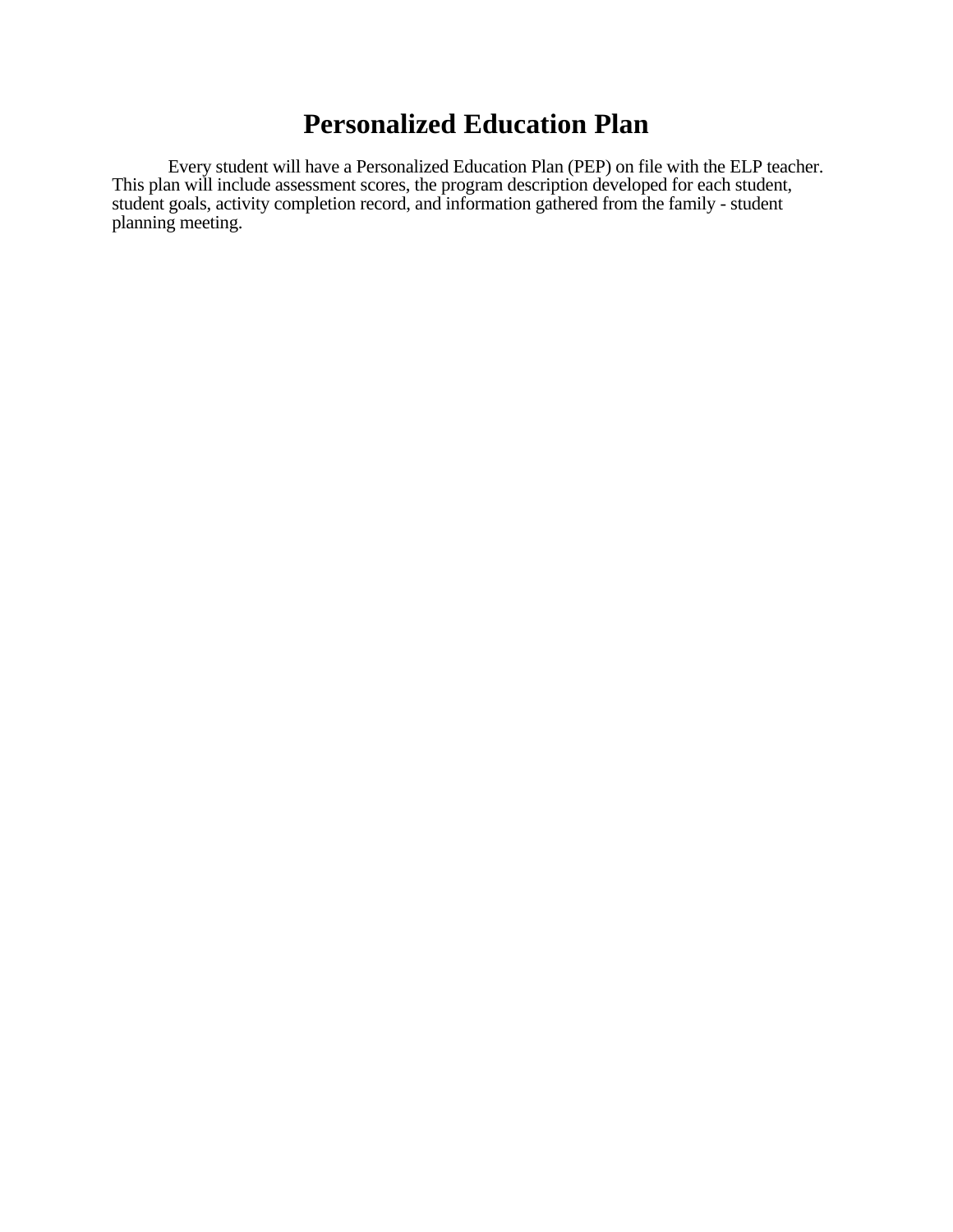## **General Intellectual Ability**

#### **Stage 1: Referral**

- Teacher referral
- Parental referral
- Student referral
- Peer referral
- ITBS or ITED Vocabulary, Math and Reading concepts
- Otis Lennon Mental Abilities Test

#### **Stage 2: Profile Development**

- A profile will be established for each student who is nominated.
- Scores from Stage 1 assessments will be placed on a scoring matrix.
- Student self assessment.
- Teacher evaluation of student focusing on critical or complex thinking abilities.
- Student portfolio indicating complex thinking.

#### **Stage 3: Profile Assessment**

- The student study team consisting of the principal, the guidance counselors, and Extended Learning teacher, will review the data and determine if the student's needs are being met in the regular classroom setting.
- If yes, consensus can be reached regarding placing in a talent pool or no placement at this time.
- If no, what curriculum modification must be made in order for this student to be successfully challenged and have their learning needs met?
- Where and with whom would be most appropriate for these modifications to occur?
- How much of the regular school day will be needed to accomplish the outcomes for this student? What adaptations to the regular education classroom will be made to supplement or supplant learning activities ?

- Develop a Personalized Education Plan for the student.
- Meet with parents and student to implement plan.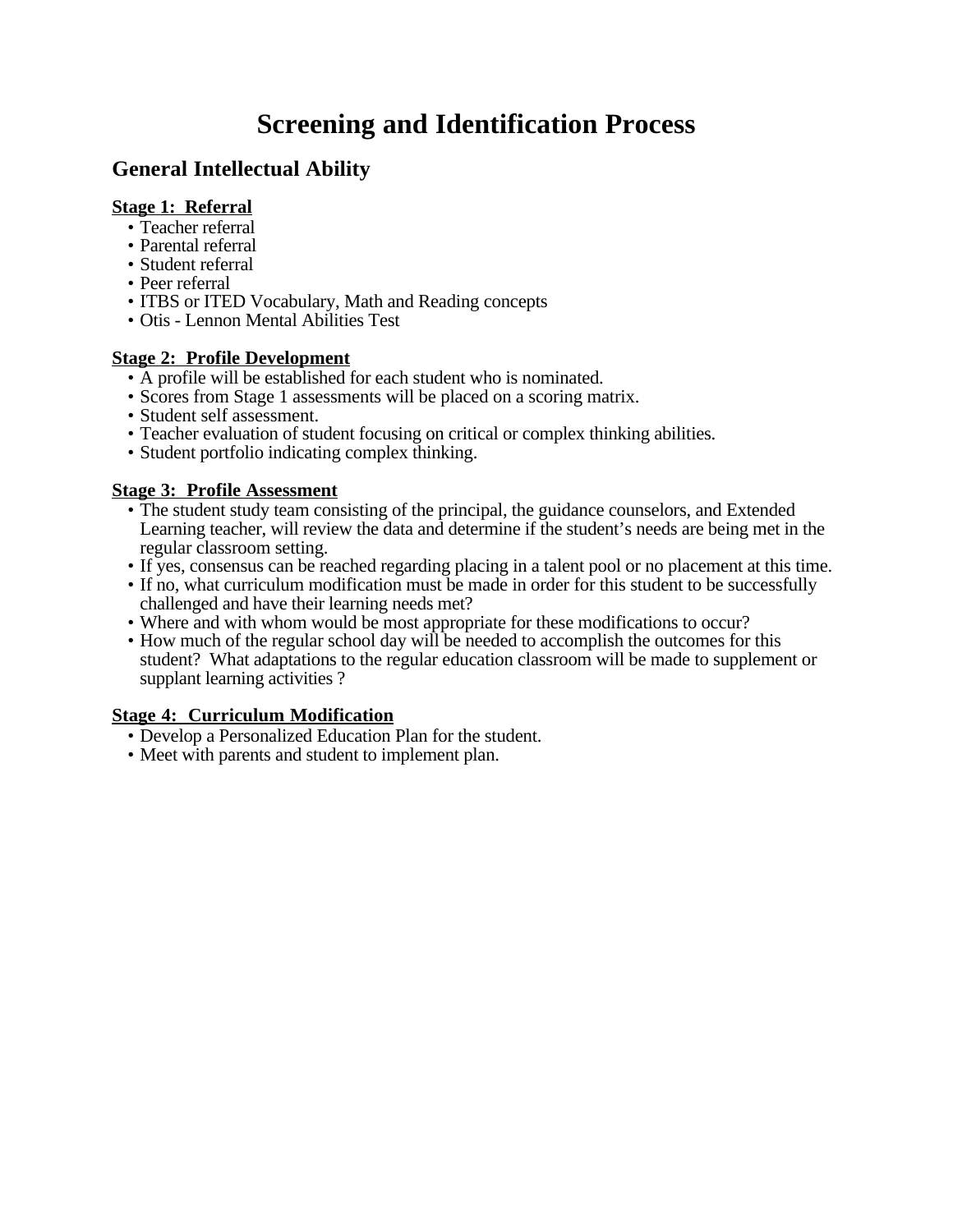## **Specific Academic Aptitude**

#### **Stage 1: Referral**

- Teacher referral
- Parental referral
- Student referral
- Peer referral
- ITBS or ITED
- Otis Lennon Mental Abilities Test
- Academic Grades in subject area
- Performance in subject area

#### **Stage 2: Profile Development**

- A profile will be established for each student who is nominated.
- Scores from Stage 1 assessments will be placed on a scoring matrix.
- Student self assessment.
- Teacher evaluation of student focusing on specific academic area.
- Student portfolio indicating academic aptitude.

#### **Stage 3: Profile Assessment**

- The student study team consisting of the principal, the guidance counselors, subject area teacher, and the Extended Learning teacher, will review the data and determine if the student's needs are being met in the regular classroom setting.
- If yes, consensus can be reached regarding placing in a talent pool or no placement at this time.
- If no, what curriculum modification must be made in order for this student to be successfully challenged and have their learning needs met?
- Where and with whom would be most appropriate for these modifications to occur?
- How much of the regular school day will be needed to accomplish the outcomes for this student? What adaptations to the regular education classroom will be made to supplement or supplant learning activities ?

#### **Stage 4: Curriculum Modification**

- Develop a Personalized Education Plan for the student.
- Meet with parents and student to implement plan.

Specific Academic Aptitude focus: **Science** Math **Humanities** Foreign Languages Vocational areas Family and Consumer Science Health Occupations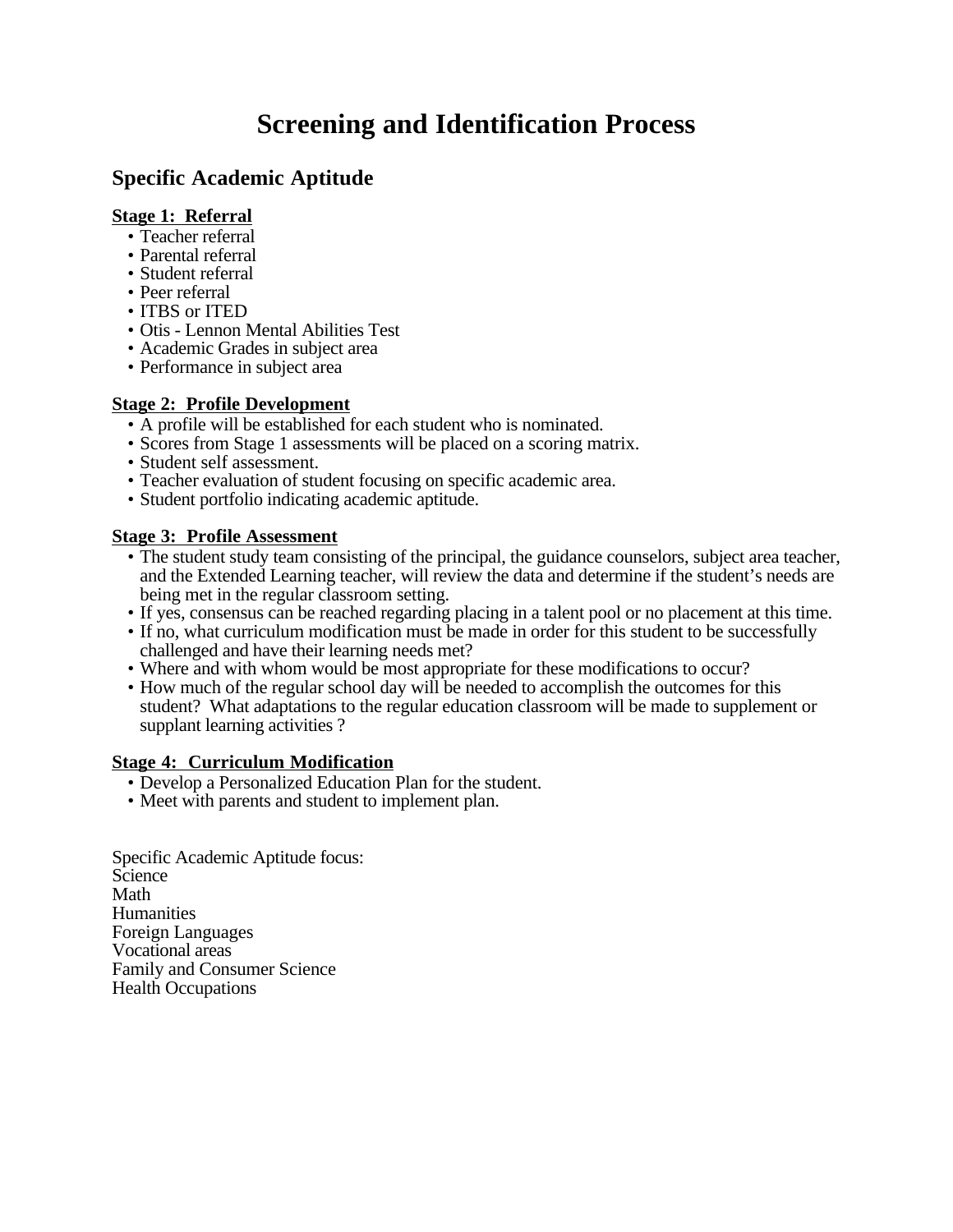## **Creative and Productive Thinking**

#### **Stage 1: Referral**

- Teacher referral
- Parental referral
- Student referral
- Peer referral
- ITBS or ITED
- Otis Lennon Mental Abilities Test
- Academic Grades in subject area
- Performance in subject area

#### **Stage 2: Profile Development**

- A profile will be established for each student who is nominated.
- Scores from Stage 1 assessments will be placed on a scoring matrix.
- Student self assessment.
- Teacher evaluation of student focusing on creative thinking abilities.
- Student portfolio indicating creative and complex thinking abilities.

#### **Stage 3: Profile Assessment**

- The student study team consisting of the principal, the guidance counselors, and the Extended Learning teacher, will review the data and determine if the student's needs are being met in the regular classroom setting.
- If yes, consensus can be reached regarding placing in a talent pool or no placement at this time.
- If no, what curriculum modification must be made in order for this student to be successfully challenged and have their learning needs met?
- Where and with whom would be most appropriate for these modifications to occur?
- How much of the regular school day will be needed to accomplish the outcomes for this student? What adaptations to the regular education classroom will be made to supplement or supplant learning activities ?

- Develop a Personalized Education Plan for the student.
- Meet with parents and student to implement plan.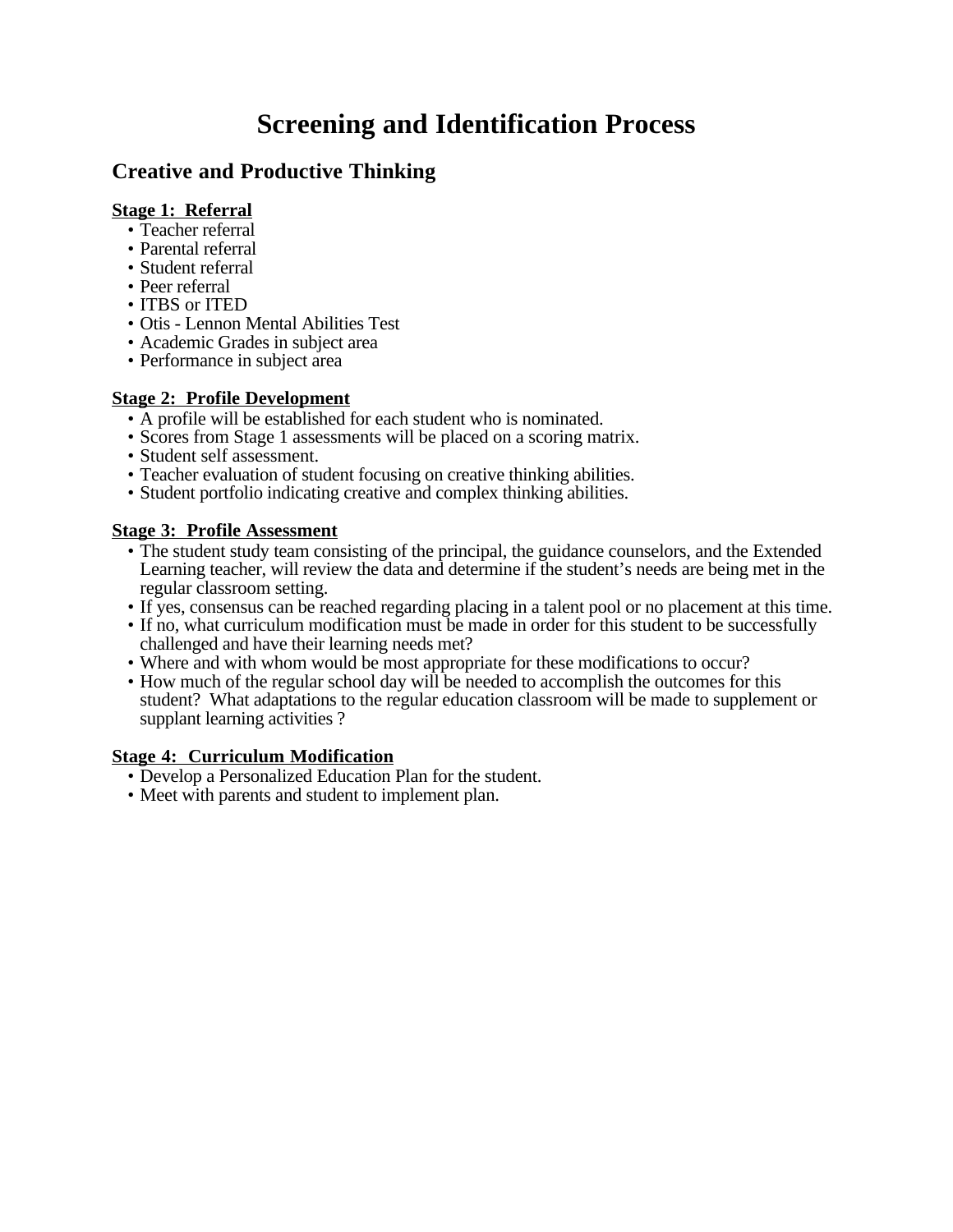## **Leadership**

#### **Stage 1: Referral**

- Teacher referral
- Parental referral
- Student referral
- Peer referral
- Activities list of student.
- Record of student achievement and involvement.

#### **Stage 2: Profile Development**

- A profile will be established for each student who is nominated.
- Scores from Stage 1 assessments will be placed on a scoring matrix.
- Student self assessment.
- Teacher evaluation of student focusing on leadership traits.
- Student portfolio indicating leadership talent.

#### **Stage 3: Profile Assessment**

- The student study team consisting of the principal, the guidance counselors, and the Extended Learning teacher, will review the data and determine if the student's needs are being met in the regular classroom setting.
- If yes, consensus can be reached regarding placing in a talent pool or no placement at this time.
- If no, what curriculum modification must be made in order for this student to be successfully challenged and have their learning needs met?
- Where and with whom would be most appropriate for these modifications to occur?
- How much of the regular school day will be needed to accomplish the outcomes for this student? What adaptations to the regular education classroom will be made to supplement or supplant learning activities ?

- Develop a Personalized Education Plan for the student.
- Meet with parents and student to implement plan.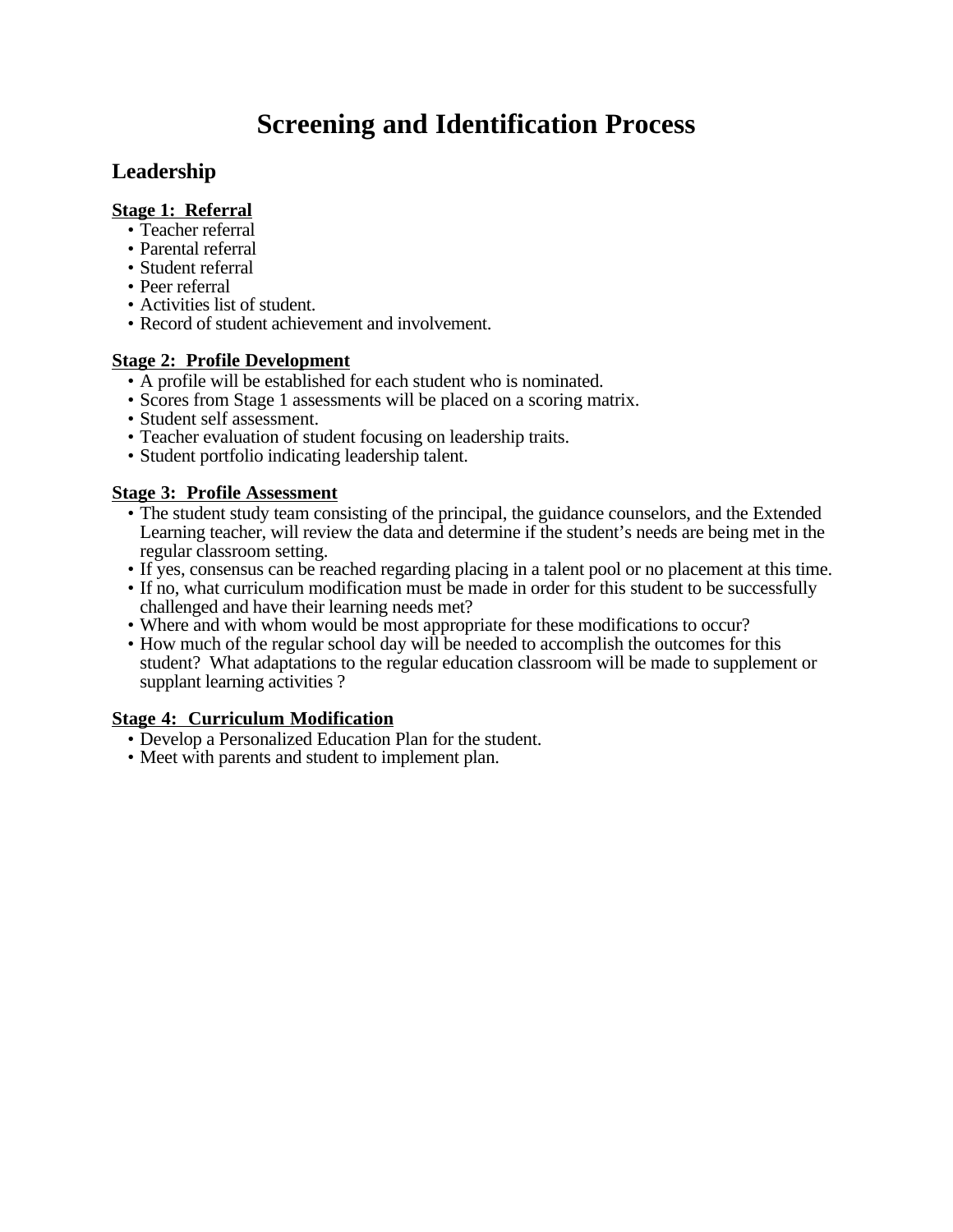## **Visual or Performing Arts**

#### **Stage 1: Referral**

- Teacher referral
- Parental referral
- Student referral
- Peer referral
- Academic Grades in subject area
- Performance or project in subject area

#### **Stage 2: Profile Development**

- A profile will be established for each student who is nominated.
- Scores from Stage 1 assessments will be placed on a scoring matrix.
- Student self assessment.
- Teacher evaluation of student focusing on artistic abilities.
- Student portfolio or performance indicating artistic abilities.

#### **Stage 3: Profile Assessment**

- The student study team consisting of the principal, the guidance counselors, subject area teacher, and the Extended Learning teacher, will review the data and determine if the student's needs are being met in the regular classroom setting.
- If yes, consensus can be reached regarding placing in a talent pool or no placement at this time.
- If no, what curriculum modification must be made in order for this student to be successfully challenged and have their learning needs met?
- Where and with whom would be most appropriate for these modifications to occur?
- How much of the regular school day will be needed to accomplish the outcomes for this student? What adaptations to the regular education classroom will be made to supplement or supplant learning activities ?

- Develop a Personalized Education Plan for the student.
- Meet with parents and student to implement plan.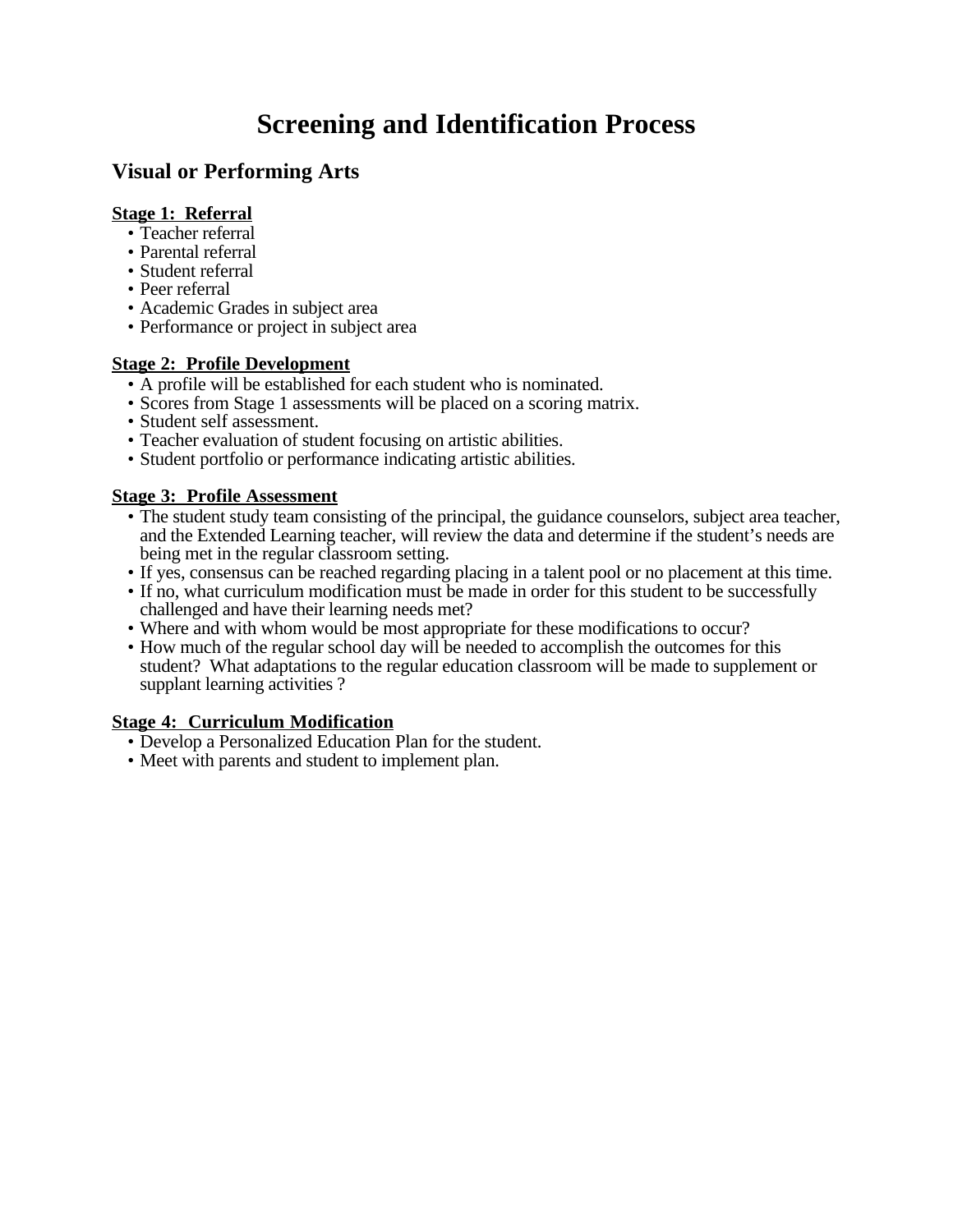## **Non English Speaking or Minority Student Identification**

#### **Stage 1: Referral**

- Teacher referral
- Parental referral
- Student referral
- Peer referral
- Performance in subject area

#### **Stage 2: Profile Development**

- A profile will be established for each student who is nominated.
- Scores from Stage 1 assessments will be placed on a scoring matrix.
- Student self assessment.
- Teacher evaluation of student focusing on various gifted areas.
- Student portfolio indicating evidence of gifted characteristics.

#### **Stage 3: Profile Assessment**

- The student study team consisting of the principal, the guidance counselors, subject area teacher (if applicable), the ESL teacher, and the Extended Learning teacher, will review the data and determine if the student's needs are being met in the regular classroom setting.
- If yes, consensus can be reached regarding placing in a talent pool or no placement at this time.
- If no, what curriculum modification must be made in order for this student to be successfully challenged and have their learning needs met?
- Where and with whom would be most appropriate for these modifications to occur?
- How much of the regular school day will be needed to accomplish the outcomes for this student? What adaptations to the regular education classroom will be made to supplement or supplant learning activities ?

- Develop a Personalized Education Plan for the student.
- Meet with parents and student to implement plan.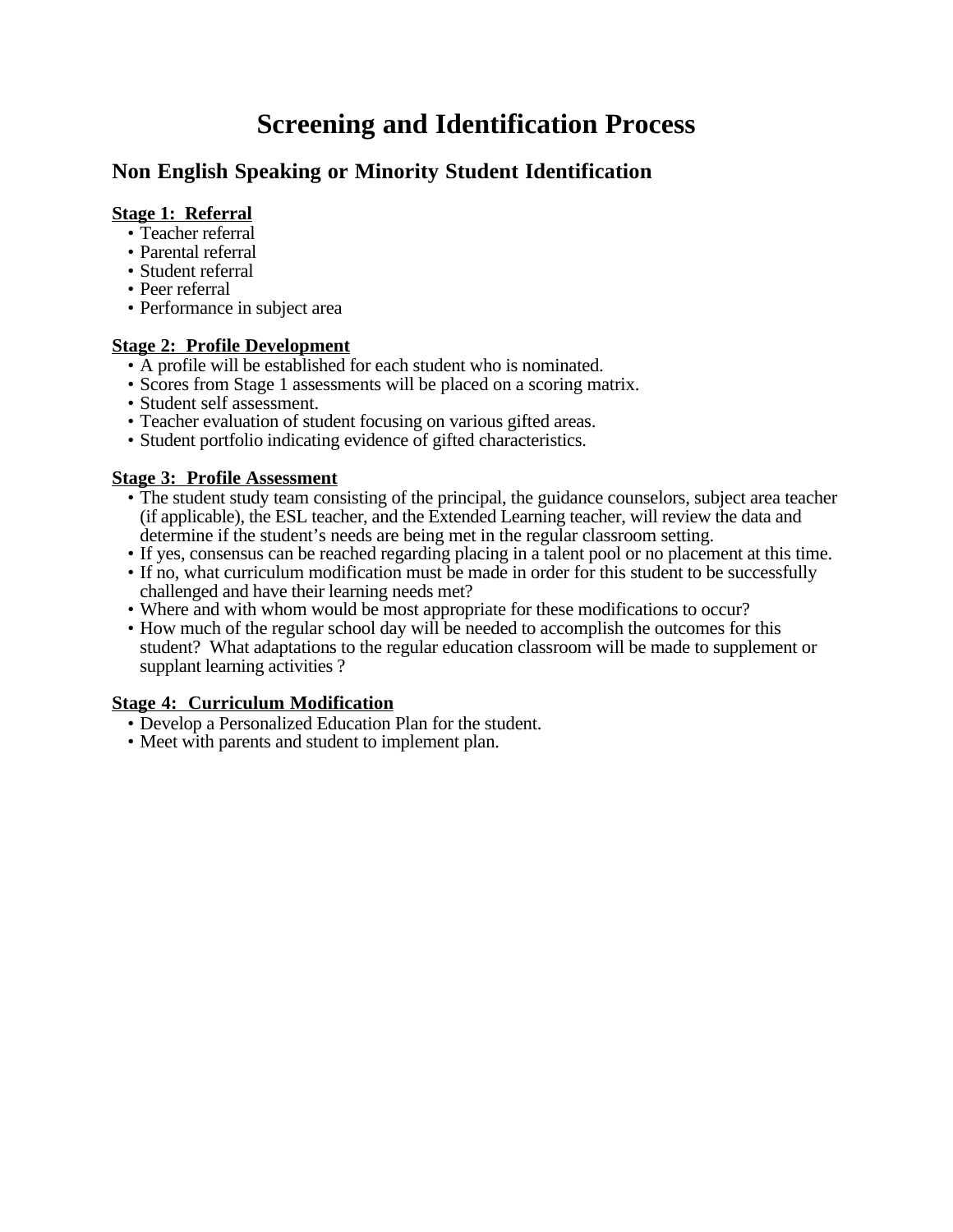## **Able - Disabled Populations**

#### **Stage 1: Referral**

- Teacher referral
- Parental referral
- Student referral
- Peer referral
- Performance in subject area

#### **Stage 2: Profile Development**

- A profile will be established for each student who is nominated.
- Scores from Stage 1 assessments will be placed on a scoring matrix.
- Student self assessment.
- Teacher evaluation of student focusing on various gifted areas.
- Student portfolio indicating evidence of gifted characteristics.

#### **Stage 3: Profile Assessment**

- The student study team consisting of the principal, the guidance counselors, subject area teacher (if applicable), the Special Education teacher, and the Extended Learning teacher, will review the data and determine if the student's needs are being met in the regular classroom setting.
- If yes, consensus can be reached regarding placing in a talent pool or no placement at this time.
- If no, what curriculum modification must be made in order for this student to be successfully challenged and have their learning needs met?
- Where and with whom would be most appropriate for these modifications to occur?
- How much of the regular school day will be needed to accomplish the outcomes for this student? What adaptations to the regular education classroom will be made to supplement or supplant learning activities ?

- Develop a Personalized Education Plan for the student.
- Meet with parents and student to implement plan.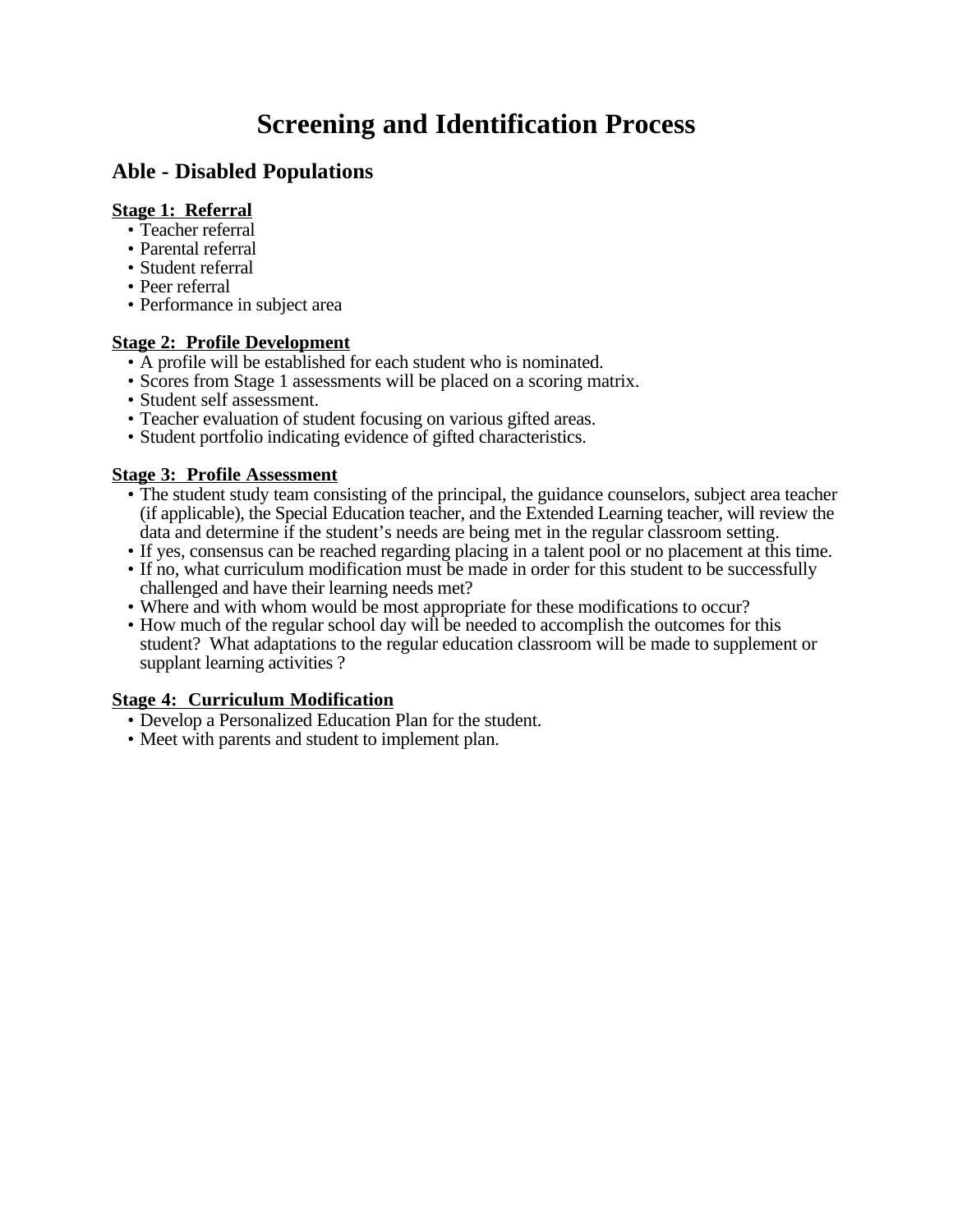#### **Denison High School Student Matrix 2001-2002 School Year**

| Student:                                           |                                                       |                                               |         |                                                                                                                                                                                                                            |           |                   |           |                            |                |
|----------------------------------------------------|-------------------------------------------------------|-----------------------------------------------|---------|----------------------------------------------------------------------------------------------------------------------------------------------------------------------------------------------------------------------------|-----------|-------------------|-----------|----------------------------|----------------|
| Sex:                                               | Male                                                  | Female                                        |         | Grade:                                                                                                                                                                                                                     | 9<br>10   | 11                | 12        |                            |                |
| Race:                                              | American Indian<br>Asian                              |                                               |         |                                                                                                                                                                                                                            | Hispanic  | Africian American |           | Caucasian                  |                |
|                                                    |                                                       | Please write the specific score in each area. |         |                                                                                                                                                                                                                            |           |                   |           |                            |                |
| <b>Assessment Item</b>                             |                                                       |                                               | 5       | 4                                                                                                                                                                                                                          | 3         | $\overline{2}$    | 1         | N/A                        | Total<br>Score |
| <b>Otis-Lennon Mental</b><br><b>Abilities Test</b> |                                                       | $140 +$                                       | 134-139 | 128-133                                                                                                                                                                                                                    | 122-127   | 115-121           | $114 -$   | x3                         |                |
| Iowa                                               |                                                       | <b>Test Basic Skills</b>                      |         |                                                                                                                                                                                                                            |           |                   |           |                            |                |
|                                                    | Vocabulary                                            |                                               | 95-99   | 90-94                                                                                                                                                                                                                      | 85-89     | 80-84             | 75-79     | 74-                        | х2             |
|                                                    | Reading                                               |                                               | 95-99   | 90-94                                                                                                                                                                                                                      | 85-89     | 80-84             | 75-79     | 74-                        | x1             |
|                                                    | Math Concept                                          |                                               | 95-99   | 90-94                                                                                                                                                                                                                      | 85-89     | 80-84             | 75-79     | $74-$                      | x1             |
|                                                    | <b>Hartman/Renzulli</b><br><b>Scales</b> (behavioral) |                                               |         |                                                                                                                                                                                                                            |           |                   |           |                            |                |
|                                                    | Learning                                              |                                               | 29-32   | 25-28                                                                                                                                                                                                                      | $21 - 24$ | 17-20             | 13-16     | $12 -$                     | x2             |
|                                                    | Creativity                                            |                                               | 29-32   | 25-28                                                                                                                                                                                                                      | $21 - 24$ | 17-20             | $13 - 16$ | $12 -$                     | x3             |
| <b>Total for all</b>                               | <b>Assessment Items</b>                               |                                               |         |                                                                                                                                                                                                                            |           |                   |           |                            | Total          |
|                                                    |                                                       |                                               |         | Student participated in talented and gifted program in elementary grades. Yes<br>Student participated in talented and gifted program in middle school.<br>Recommendation for inclusion in Talented and Gifted programming. |           |                   |           | <b>No</b><br>Yes           | <b>No</b>      |
| Student is recommended___________                  |                                                       |                                               |         |                                                                                                                                                                                                                            |           |                   |           | Student is not recommended |                |
| Date: _________________________                    |                                                       |                                               |         |                                                                                                                                                                                                                            |           |                   |           |                            |                |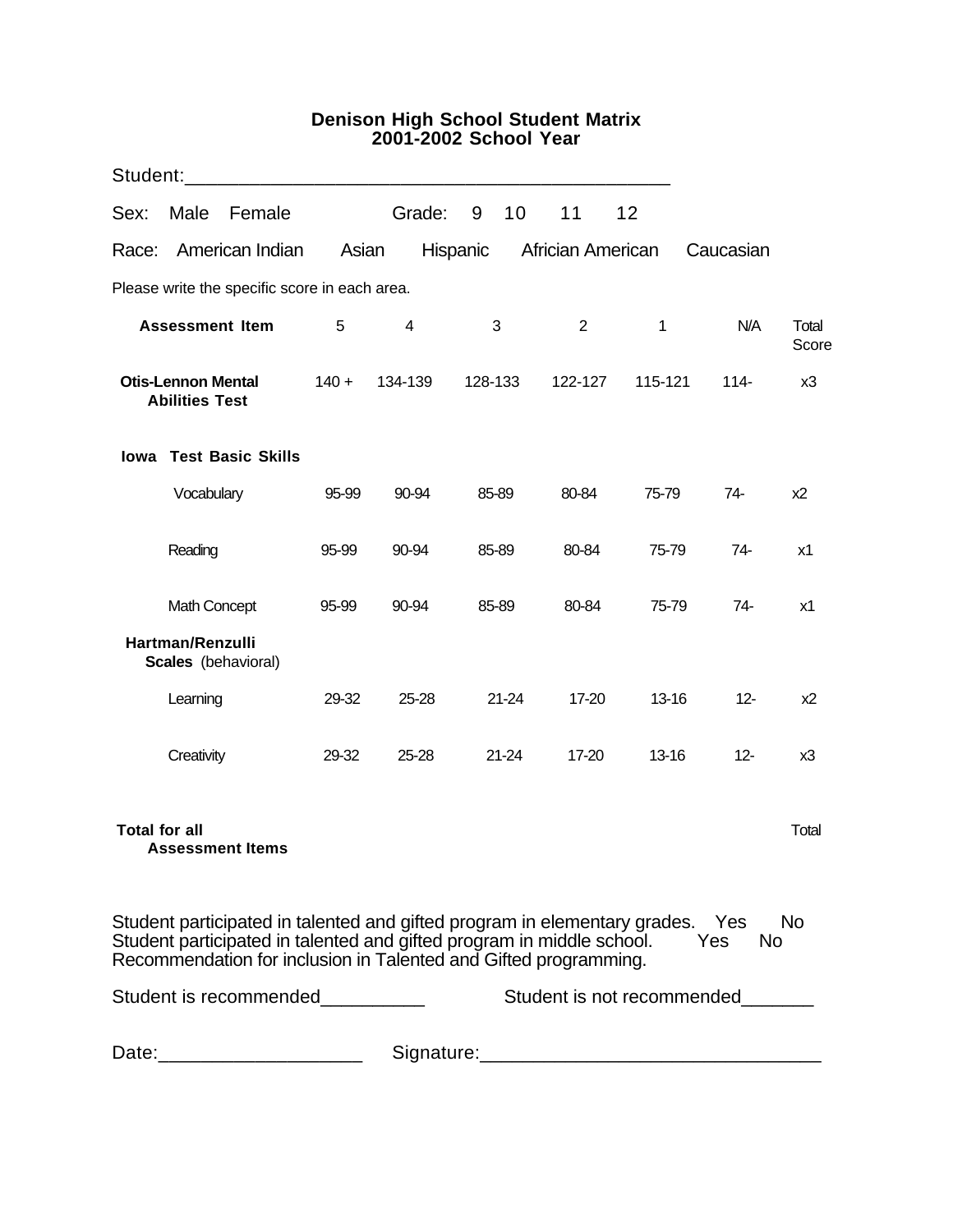## **Exit Criteria**

To suspend or terminate a student's Personalized Education Plan, the following course of action is to be pursued.

Termination by student:

- 1. The student presents to the Extended Learning Teacher a request to exit the program with reasons for termination. The Extended Learning Teacher is to contact the parents and discuss the situation with the parents.
- 2. The student and Extended Learning Teacher meet to discuss the request to exit the program. If the student wishes to continue to pursue exiting the program, the written request and written response of the Extended Learning Teacher is forwarded to the counselor. The student will then meet with the Guidance Counselor.
- 3. After meeting with the Guidance Counselor, and the student wishes to continue to exit the program, the request is forwarded to the Principal for review with recommendations from the Extended Learning Teacher and Counselor.
- 4. If termination is being pursued, the parents must be contacted by the Extended Learning Teacher or Principal. If needed, a meeting may be required between the family, student, teachers, principal, and counselor.
- 5. Before final termination may be executed, the parents need to give their final approval for termination which will be filed in the student's PEP.

#### Suspension of Student:

Students may be suspended from the Extended Learning Program for a variety of reason but not limited to: failure to comply with program assignments, lack of motivation or dedication, low performance levels, low task commitment, etc.

- 1. The ELP Teacher meets with the student and discusses the student's actions leading to possible suspension of the student from the extended learning program. The teacher and student will develop an appropriate plan to rectify the situation and the teacher will monitor.
- 2. If the student is not successful in achieving the standards set forth by the ELP curriculum, the student's parents or guardian will be informed and a conference will be scheduled. The conference may include the parents or guardians of the student, the school principal, counselor, ELP teacher, Classroom teacher, and when appropriate the students. A program of intervention will be established for the parents or guardians, the school and the students. A probationary period as established by the school will begin with the date of the conference.
- 3. A follow up conference one month from the initial conference, earlier if the intervention program is not working successfully, will be scheduled with the student's parents of guardians, school principal, counselor, ELP teacher, classroom teacher, and when appropriate the student. The student's behavior and performance in the classroom will be evaluated and appropriate steps taken to determine continued assignment of student in the Extended Learning Program.
- 4. The student will continue to be assigned to the Extended Learning Program if the student demonstrates improved behaviors that are conducive to achieving the standards set and the student agrees that this pattern of leaning will continue. If the student is not successfully achieving the standards, the student will be assigned to another classroom.

## **Inservice**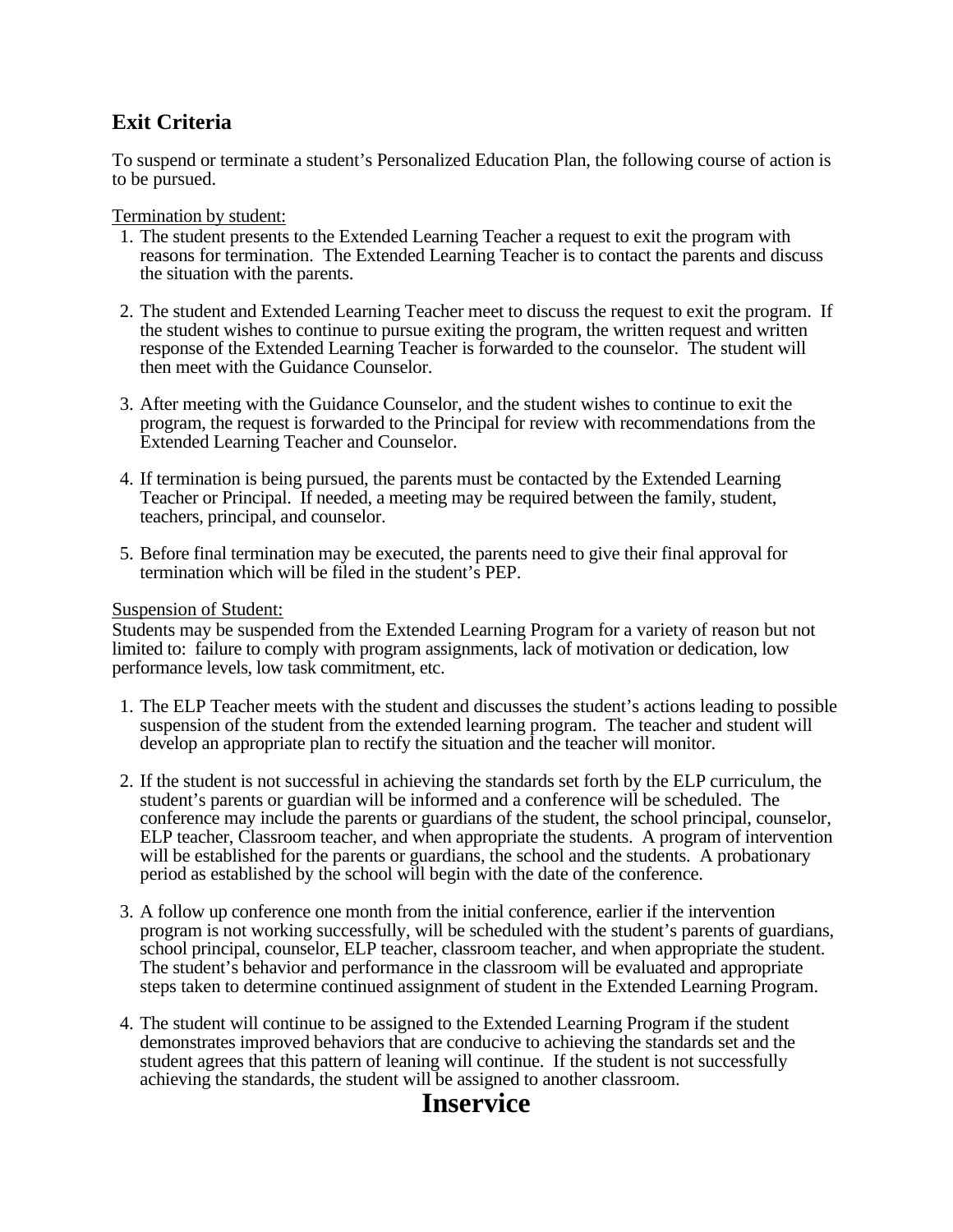Inservice for the Extended Learning Program at Denison High School shall consist of:

#### **School Year 2001 - 2002**

Faculty and School Staff

- Fall 2001 Inservice with staff: Introduction to ELP and the Teacher's Role
- Spring 2002 Inservice with staff: 2 hours on differentiation and characteristics of the Gifted student. Linda Weir presenter, AEA specialist.
- Quarterly Professional articles for staff distributed by ELP Teacher on ELP issues and ideas to assist ELP students in the regular education classroom.

ELP Staff

- ITAG Conference
- Professional Journal Reading and Subcriptions

#### **School Year 2002 - 2003**

Faculty and School Staff

- Fall 2002 or Spring 2003- Inservice with staff: Differentiation in the Classroom
- Quarterly Professional articles for staff distributed by ELP Teacher on ELP issues and ideas to assist ELP students.

ELP Staff

- ITAG Conference
- Professional Journal Reading and Subcriptions